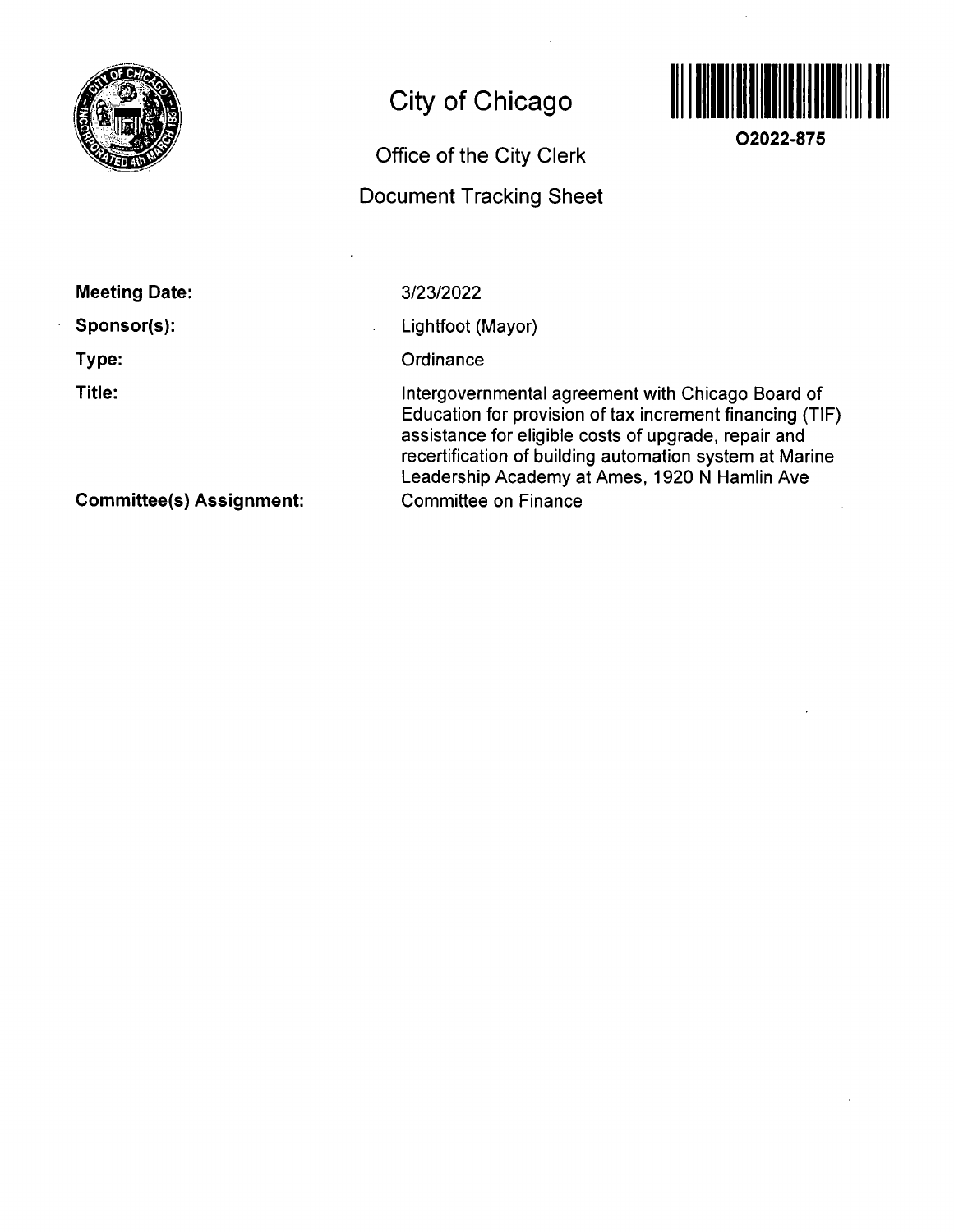

 $F N$ 

#### OFFICE OF THE MAYOR

#### **CITY OF CHICAGO**

LORI E. LIGHTFOOT **MAYOR** 

March 23, 2022

#### TO THE HONORABLE, THE CITY COUNCIL OF THE CITY OF CHICAGO

Ladies and Gentlemen:

At the request of the Commissioner of Planning and Development, I transmit herewith ordinances authorizing the execution of intergovernmental agreements with the Chicago Board of Education to provide TIF funding for improvements at various schools.

Your favorable consideration of these ordinances will be appreciated.

Very truly your Front E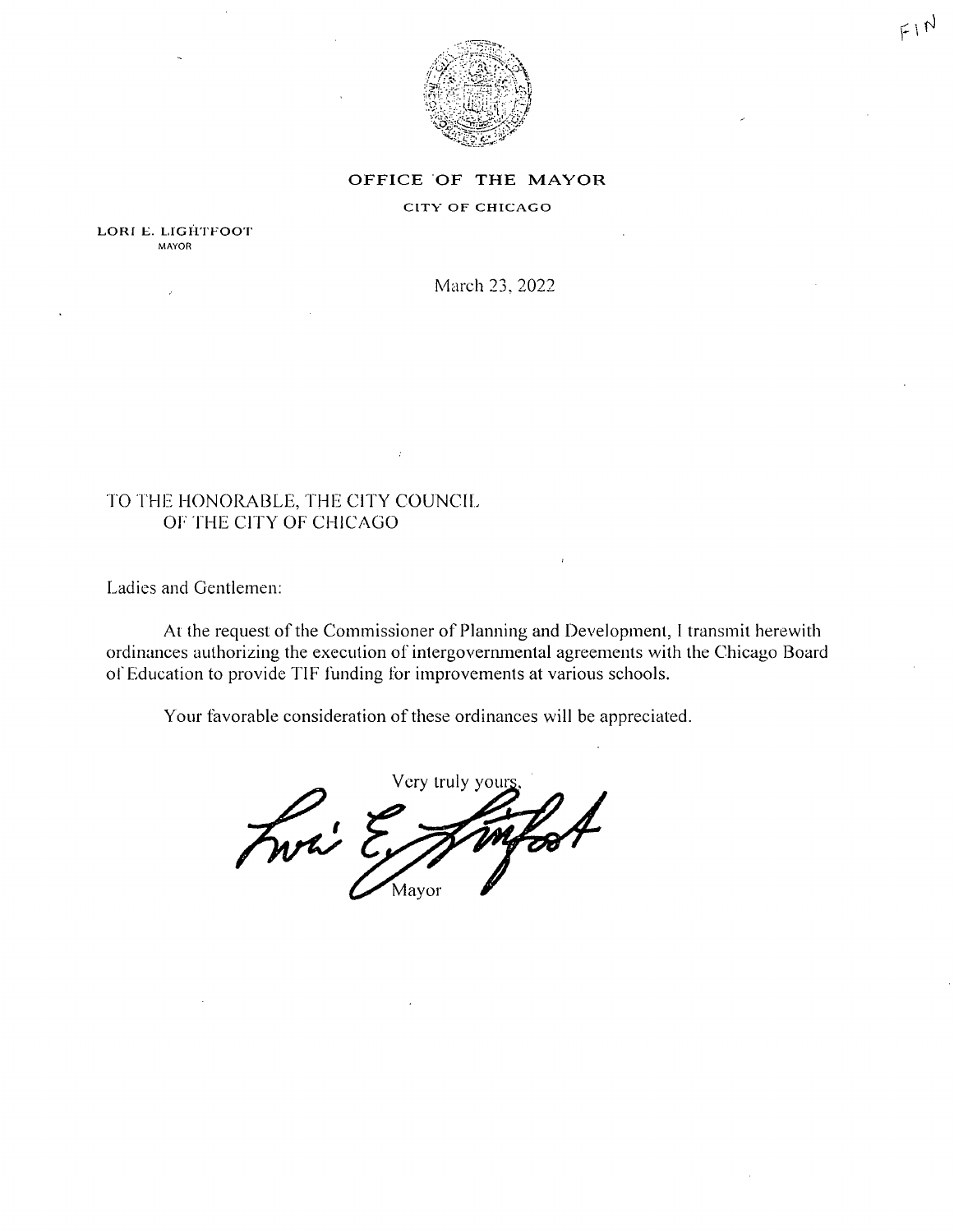#### **ORDINANCE**

WHEREAS, the City of Chicago (the "City") is a municipal corporation and home rule unit of government under Article VII, Section 6(a) of the 1970 Constitution of the State of Illinois, and as such, may exercise any power and perform any function pertaining to its government and affairs; and

WHEREAS, the Board of Education of the City of Chicago (the "Board") is a body politic and corporate, organized under and existing pursuant to Article 34 of the School Code of the State of Illinois, 105 ILCS 5/1-1 et seq.; and

WHEREAS, pursuant to the provisions of an act to authorize the creation of public building commissions and to define their rights, powers and duties underthe Public Building Commission Act (50 ILCS 20/1 et seq.), the City Council of the City (the "City Council") created the Public Building Commission of Chicago to facilitate the acquisition and construction of public buildings and facilities; and

WHEREAS, the City is authorized under the provisions of the Tax Increment Allocation Redevelopment Act, 65 ILCS 5/11-74.4-1 et seg,, as amended from time to time (the "Act"), to finance projects that eradicate blight conditions through the use of tax increment allocation financing for redevelopment projects; and

WHEREAS, under 65 ILCS 5/11-74.4-3(q)(7), such ad valorem taxes which pursuant to the Act have been collected and are allocated to pay redevelopment project costs and obligations incurred in the payment thereof ("Increment") may be used to pay all or a portion of a taxing district's capital costs resulting from a redevelopment project necessarily incurred or to be incurred in furtherance of the objectives of the redevelopment plan and project, to the extent the municipality by written agreement accepts and approves such costs; and

WHEREAS, the Board is a taxing district under the Act; and

WHEREAS, the Board operates a school identified in Exhibit A (the "School") located at the Property identified in  $Exhibit A$  (the "Property"); and

WHEREAS, the Board desires to undertake certain improvements at the School as described in Exhibit A (the "Project"); and

WHEREAS, in accordance with the provisions of the Act, the City Council: (i) approved and adopted a redevelopment plan and project (the "Plan") for a portion of the City identified on Exhibit A (the "Redevelopment Area"); (ii) designated the Redevelopment Area as a "redevelopment project area"; and (iii) adopted tax increment allocation financing for the Redevelopment Area, pursuant to ordinances (collectively, the "TIF Ordinances") adopted on the date (or dates, if subsequently amended) and published in the Journal for such date(s), identified on Exhibit A; and

WHEREAS, all of the Property lies wholly within the boundaries of the Redevelopment Area; and

WHEREAS, Increment collected from the Redevelopment Area shall be known as the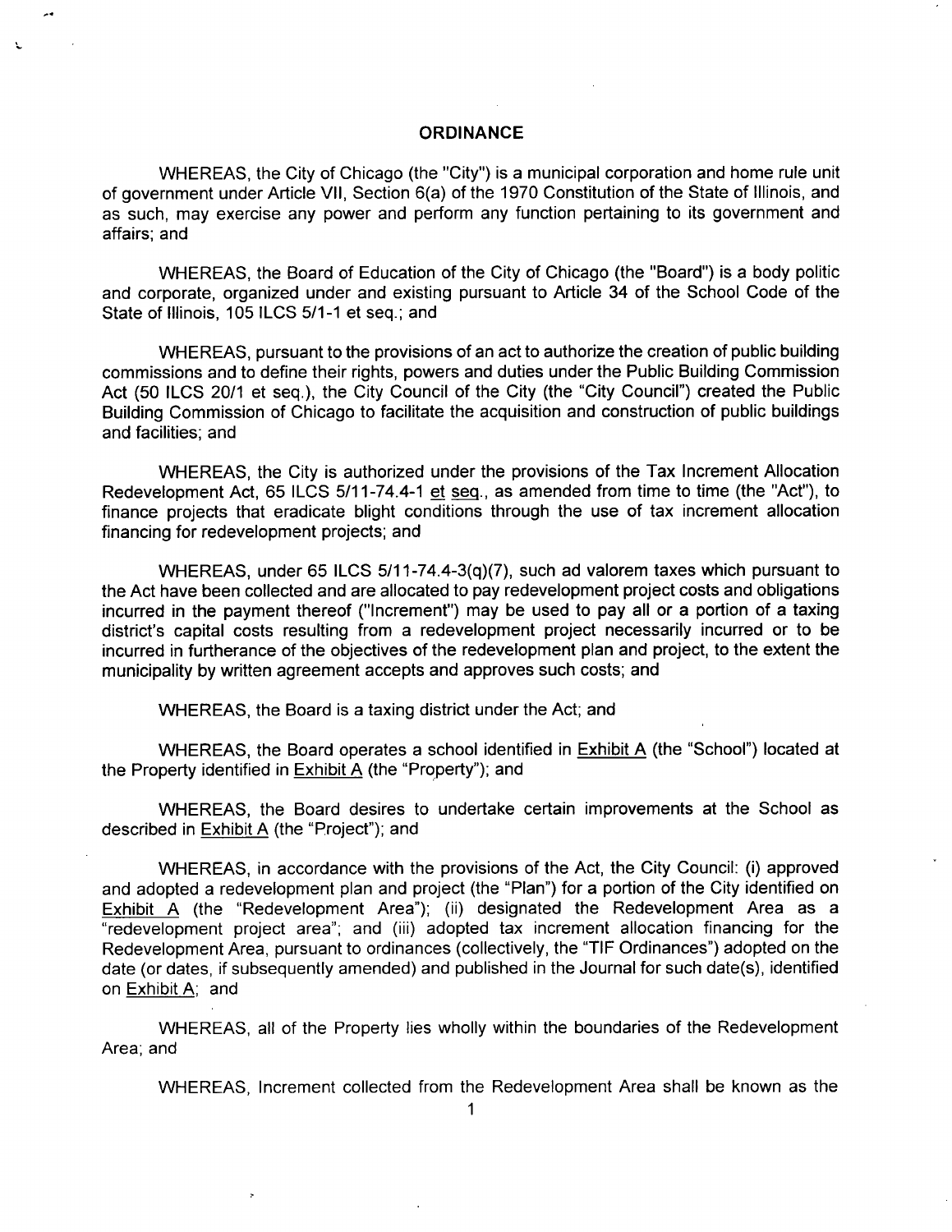"Redevelopment Area Increment"; and

WHEREAS, the Department of Planning and Development of the City desires to use a portion of the Redevelopment Area Increment in an amount not to exceed the amount identified in Exhibit A for the purpose of wholly or partially funding certain costs of the Project (the "TIF-Funded Improvements") to the extent and in the manner provided in this ordinance and the Agreement (as hereinafter defined); and

WHEREAS, a detailed budget for the Project (the "Project Budget") and an itemized list of the TIF-Funded Improvements are each incorporated into Exhibit A; and

WHEREAS, the Plan contemplates that tax increment financing assistance would be provided for public improvements, such as the Project, within the boundaries of the Redevelopment Area; and

WHEREAS, in accordance with the Act, the TIF-Funded Improvements are and shall be such of the Board's capital costs necessarily incurred or to be incurred in furtherance of the objectives of the Plan, and the City hereby finds that the TIF-Funded Improvements consist of the cost of the Board's capital improvements for the Project that are necessary and directly result from the redevelopment project constituting the Project and, therefore, constitute "taxing districts' capital costs" as defined in Section  $5/11-74.4-03(u)$  of the Act; and

WHEREAS, pursuant to an ordinance adopted by the City Council on April 21, 2021, and published in the Journal of Proceedings for the City Council for such date at pages 29530 through 29549, the City Council approved a form of an intergovernmental agreement attached thereto for a project at Jacob Beidler Elementary School (the "Form Agreement"); and

WHEREAS, the City and the Board wish to enter into an intergovernmental agreement in substantially similar form to the Form Agreement, substituting the Project-specific terms with the information contained in Exhibit A. whereby the City shall pay for or reimburse the Board for the TIF-Funded Improvements related to the Project (the "Agreement"); now, therefore,

#### BE IT ORDAINED BY THE CITY COUNCIL OF THE CITY OF CHICAGO:

SECTION 1. The above recitals, and the statements of fact and findings made therein, are incorporated herein and made a material part of this ordinance.

SECTION 2. The City hereby finds that the TIF-Funded Improvements, among other eligible redevelopment project costs under the Act approved by the City, consist of the cost of the Board's capital improvements for the Project that are necessary and directly result from the redevelopment project constituting the Project and, therefore, constitute "taxing districts' capital costs" as defined in Section 5/11-74,4-03(u) of the Act,

SECTION 3, The Commissioner of Planning and Development and a designee are each hereby authorized, subject to approval by the City's Corporation Counsel, to negotiate, execute and deliver the Agreement and such other documents as may be necessary to carry out and comply with the provisions of the Agreement, with such changes, deletions and insertions as shall be approved by the persons executing the Agreement on behalf of the City.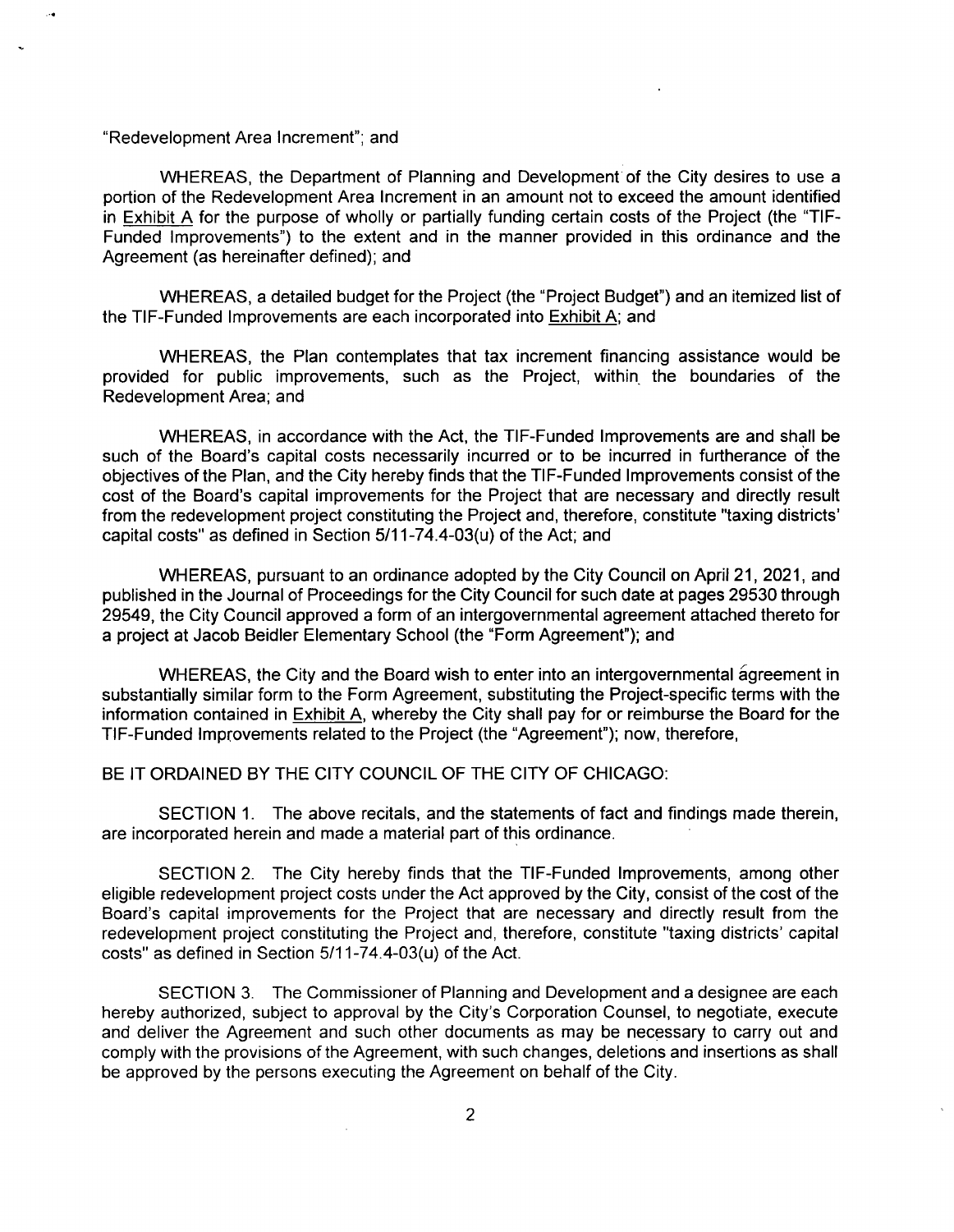SECTION 4. To the extent that any ordinance, resolution, rule, order or provision of the Municipal Code of Chicago, or part thereof, is in conflict with the provisions ofthis ordinance, the provisions of this ordinance shall control. If any section, paragraph, clause or provision of this ordinance shall be held invalid, the invalidity of such section, paragraph, clause or provision shall not affect any of the other provisions of this ordinance,

SECTION 5. This ordinance takes effect upon passage and approval.

 $\mathcal{J}$ 

 $\epsilon$ 

 $\sim$   $\sim$ 

 $\mathcal{L}_{\mathcal{L}}$ 

 $\overline{\phantom{a}}$